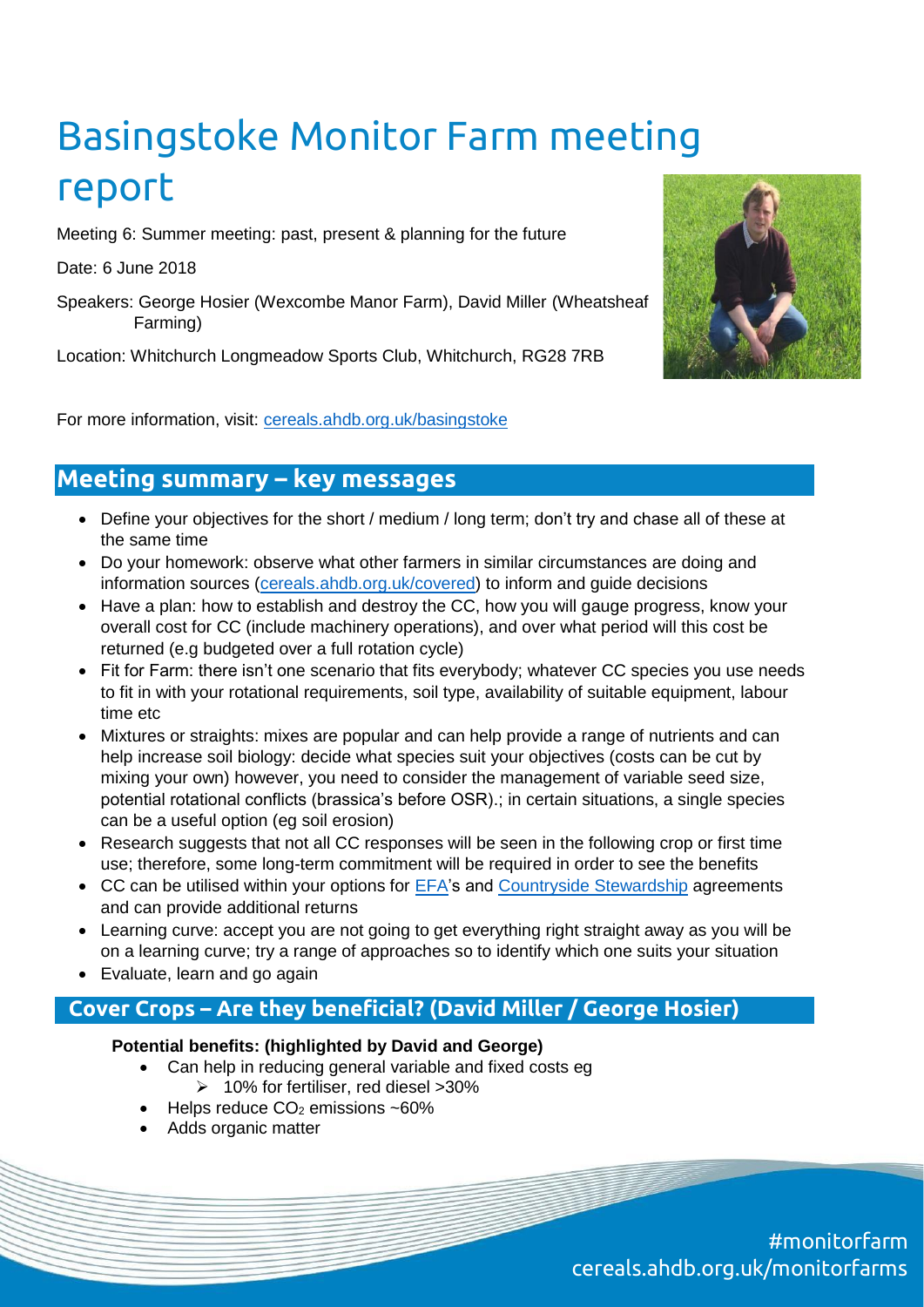- Improve yields by enhancing soil health
- Reduces the need for herbicides and other pesticides (nematicide)
- Prevent soil erosion
- Can help suppress black-grass and other grass weeds returning to the seed bank as part of an IPM strategy.
- Some cover crops (e.g Clovers, Oats, Rye) can have allopathic effects, inhibiting the germination of other weeds.
- CC can encourage beneficial insects through habitat creation
- Conserve soil moisture
- Protect water quality
- CC can be used as a "trap crop" to catch / divert pests from main cash crop
- Can help to increase yield (>0.25t/ha) following legume /brassica CC
- Offers possibilities as forage for grazing / winter forage

More diversity = more biomass, and more benefit to soil biology

| <b>Species</b>          | N (nitrogen) | P (phosphate)          | K (potash)                       |
|-------------------------|--------------|------------------------|----------------------------------|
| <b>Balsam clover</b>    |              | $\checkmark\checkmark$ |                                  |
| <b>Buckwheat</b>        |              | $\checkmark\checkmark$ |                                  |
| Fodder radish           | $\checkmark$ | $\checkmark$           | ✓✓                               |
| Oats (catch crop)       |              |                        |                                  |
| Phacelia (catch crop)   |              |                        | $\checkmark\checkmark\checkmark$ |
| <b>Triticale</b>        |              |                        |                                  |
| Sunflower (fallow crop) |              |                        |                                  |
| Vetch (catch crop)      |              | $\checkmark\checkmark$ |                                  |

# **Biostimulants**

Andrew Linscott (Alltech) spoke of how biostimulants were previously reviewed in a report by the AHDB, where 11 types of biostimulants had been identified.

We have more focus on soil health, agronomy practices and recent decisions by the EU have meant that the traditional "tool box" for agronomy is shrinking.

Biostimulants are currently used commercially on over 60 different crops in 29 countries and increasingly forming part of the solution for improved crop production and margins for farmers and growers.

Biostimulants used have four different functional groups:

- Soil biostimulants
- Plant performance biostimulants
- Nutritional biostimulants
- Protectant biostimulants

These multiple functionalities allow them to be useful to the plant in various biotic and abiotic stress causing situations.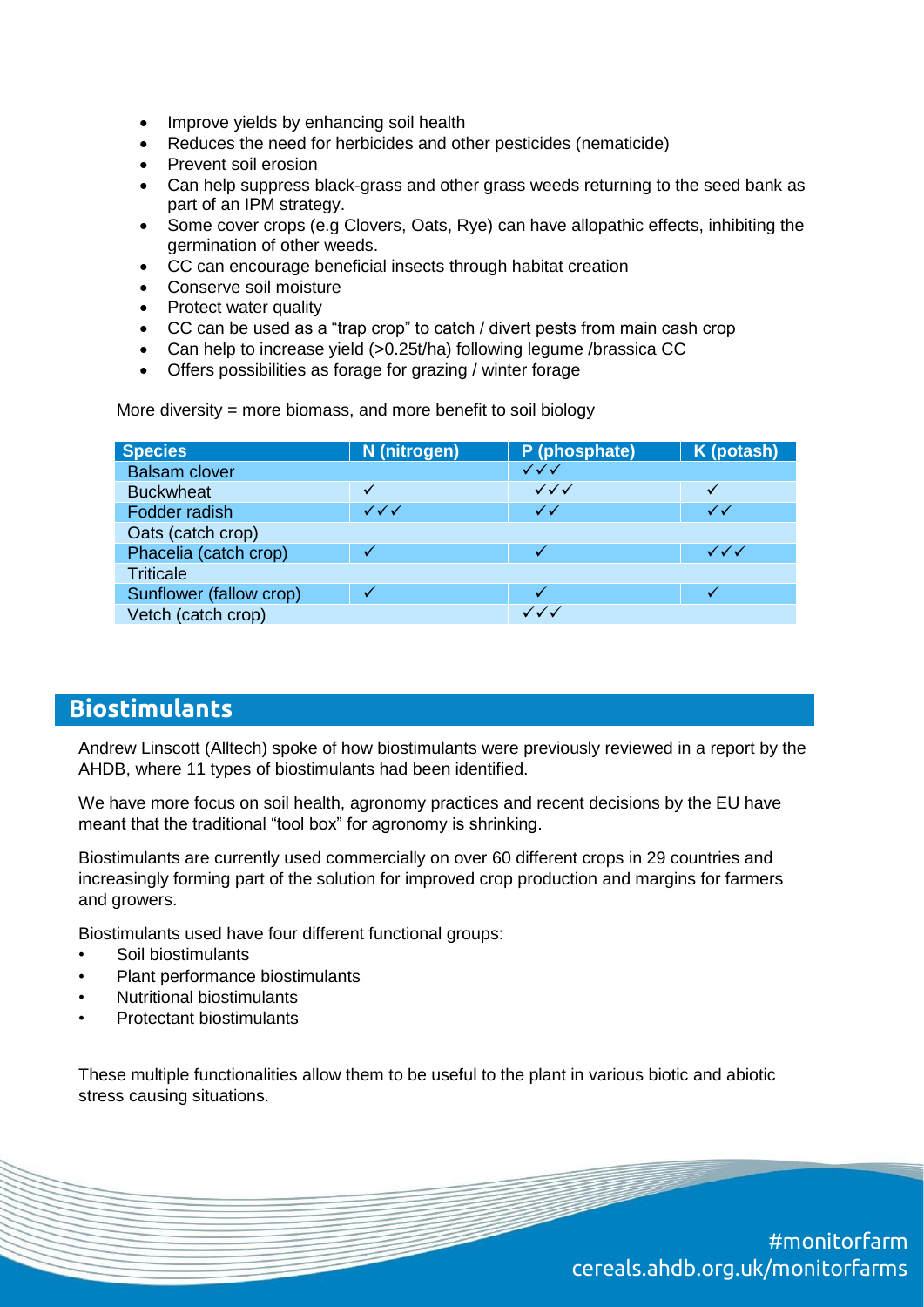## **Practical use of biostimulants**

At drilling our primary goal is to make sure that we have good germination and strong early plant growth with vigorous rooting. Some practical examples where biostimulants.

Late drilled wheat's and oilseeds where abiotic stresses such as cold weather are heavily present.

**Soil Set Aid** promotes a soil environment helping germination and strong root growth. Any stresses later in the season, then have less of an effect on final yield.

**Pro Crop ISR** stimulates the plants natural defence system to respond for a period as if there was a disease present. The plant is then better able to resist a disease impact.

These products are registered for use on organic systems and can prove useful in systems where farmers are looking to reduce their reliance on conventional pesticide chemistry. In many crops the most effective agronomy programme includes biostimulants and conventional pesticides

## **Q&A from the meeting**

#### **Can biostimulants be used to help less disease resistant varieties?**

Pro-Crop ISR stimulates the plants own defence mechanism itself gives plants. It is not disease specific. For the varieties most susceptible to disease a biostimulants plus fungicide programme may be the most effective.

#### **Does Soil Set Aid help with root development in oilseed rape?**

Yes, we see improved root development and structure in most plants where Soil Set Aid is used at planting/drilling. Soya was also mentioned as a crop has proven benefits of a biostimulant application.

There is a crowded market for biostimulants. When European parliaments will introduce standards to remove of the unreliable products on the market? It is unknown exactly when this will happen, but predictions are from 2019–2021.

#### **What is the return on investment in cereals?**

It largely depends on your market and which biostimulants are used. 23 Independent trials carried out with specific Biostimulants on cereals (2001 to 2017) showed yield improvements averaging 10.9% with a range of 2-24%. The results varied depending on the programme, location and season. The best margins are possible when the farmer is also able to make reduction of other inputs and this